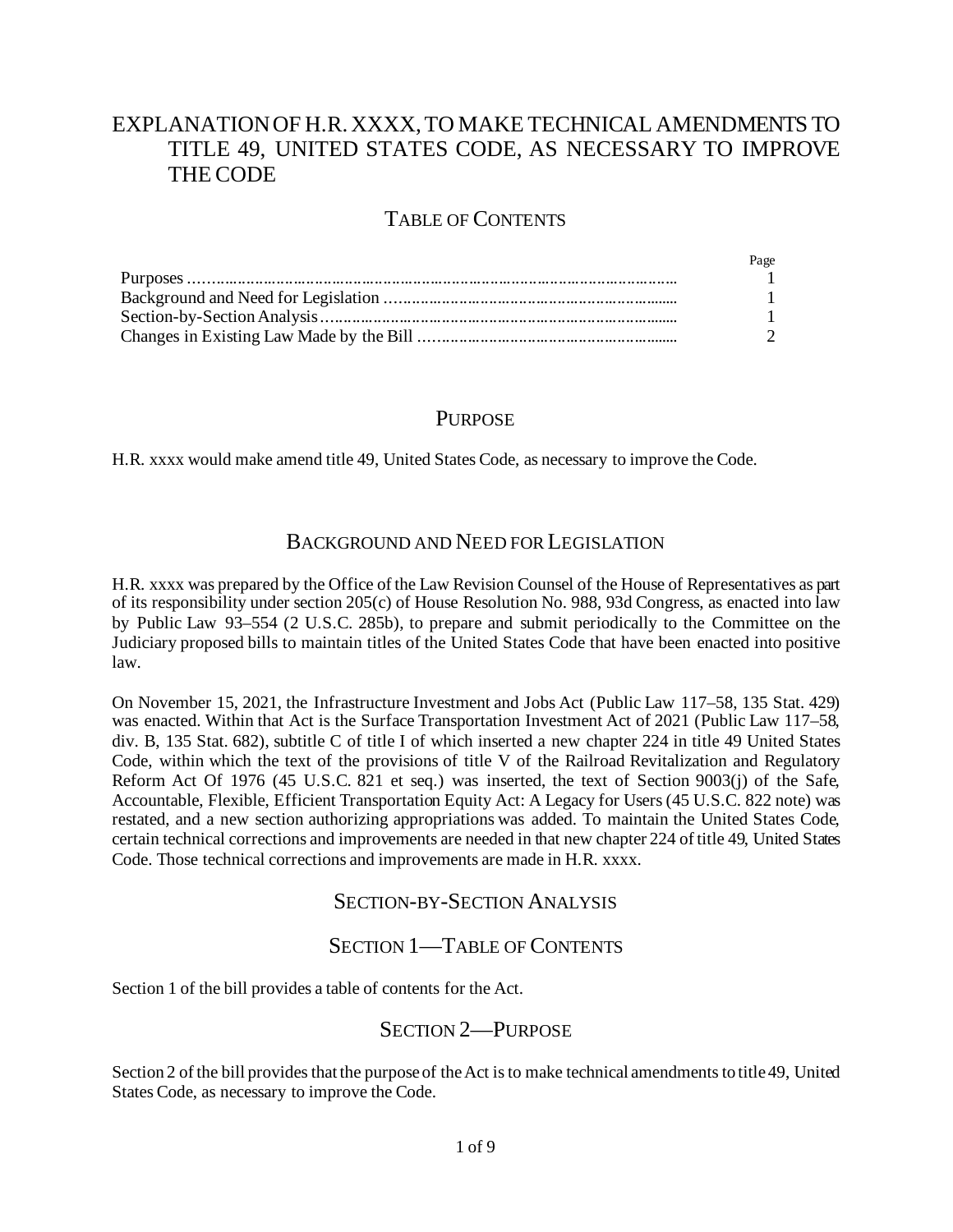# SECTION 3—TECHNICAL AMENDMENTS TO CHAPTER 224 OF TITLE 49, UNITED STATES CODE

## SECTION 3(a)

Section 3(a) of the bill makes technical amendments to section 22401 of title 49, United States Code.

### SECTION 3(b)

Section 3(b) of the bill makes technical amendments to section 22402 of title 49, United States Code.

## SECTION 3(c)

Section 3(c) of the bill makes technical amendments to section 22403 of title 49, United States Code.

## SECTION 3(d)

Section 3(d) of the bill makes technical amendments to section 22405 of title 49, United States Code.

## SECTION 3(e)

Section 3(e) of the bill makes technical amendments to section 22406 of title 49, United States Code.

## SECTION 4—OTHER TECHNICAL AMENDMENTS

Section 4 of the bill makes technical amendments to sections  $116(d)(1)(B)$  and  $22905(c)(2)(B)$  of title 49, United States Code, and to section 21303(1) of the Surface Transportation Investment Act of 2021 (49 U.S.C. 22402 note).

In subsection (b), the reference to "section  $22402(b)(1)(E)$  of title 49" in section  $21303(1)$  of the Surface Transportation Investment Act of 2021 (49 U.S.C. 22402 note) is updated to "section 22402(b)(1)(F) of title 49" to correct an error in the law.

## CHANGES IN EXISTING LAW MADE BY THE BILL

Set out below is a comparative print showing changes in existing law made by the bill. Insertions are shown in italic and omissions are surrounded by brackets.

# **TITLE 49—UNITED STATES CODE**

### \* \* \*

### **§116. National Surface Transportation and Innovative Finance Bureau**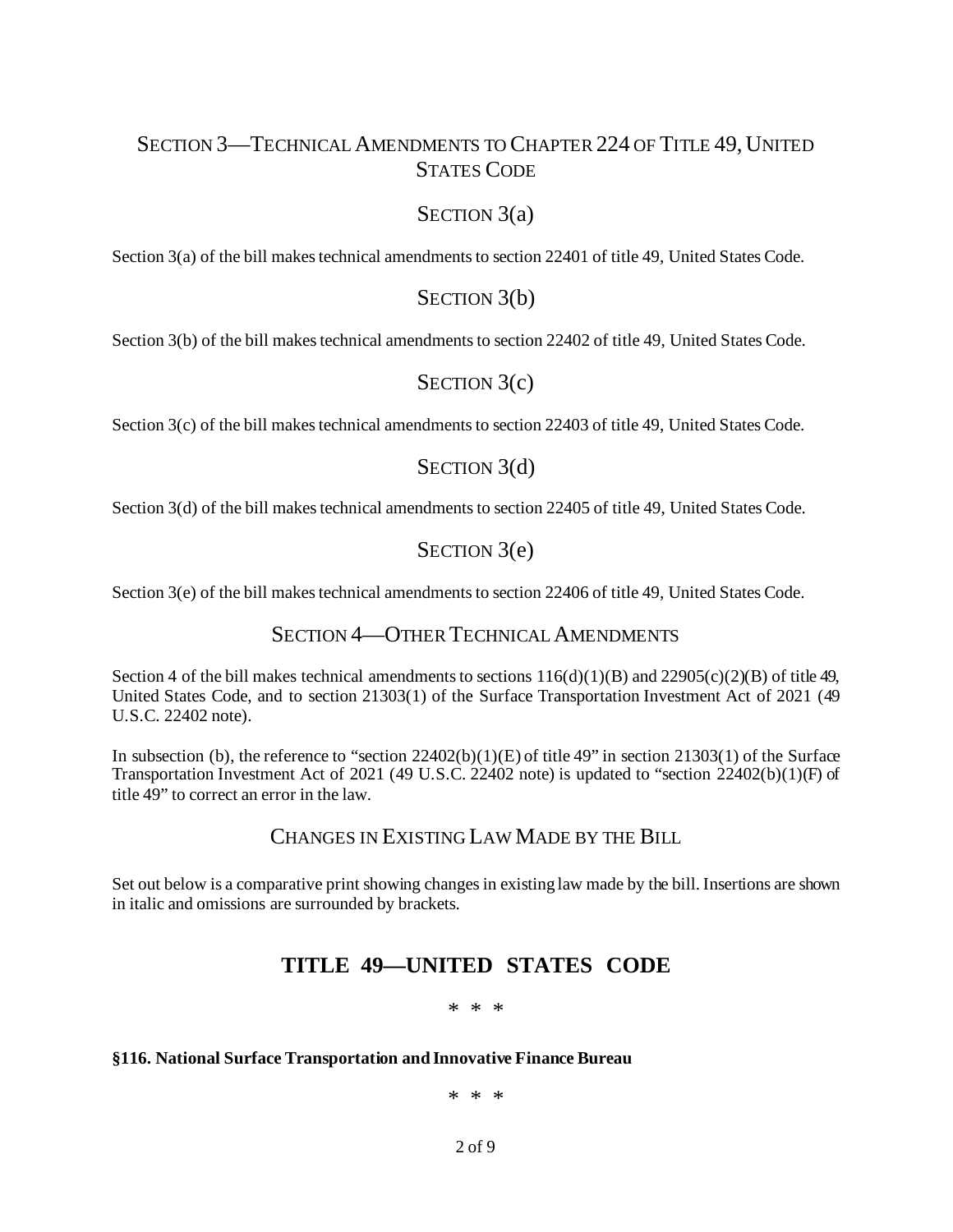(d) ADMINISTRATION OF CERTAIN APPLICATION PROCESSES.—

 (1) IN GENERAL.—The Bureau shall administer the application processes for the following programs:

\* \* \* (B) The railroad rehabilitation and improvement financing program authorized under sections 22401 through 22403 *of this title*.

\* \* \*

#### **§22401. Definitions**

In this chapter:

(1) COST.—

 [(A) The term] *(A) IN GENERAL.—The term* "cost" means the estimated long-term cost to the Government of a direct loan or loan guarantee or modification thereof, calculated on a net present value basis, excluding administrative costs and any incidental effects on governmental receipts or outlays.

[(B) The cost] *(B) DIRECT LOAN.—*

*(i) IN GENERAL.—The cost* of a direct loan shall be the net present value, at the time when the direct loan is disbursed, of the following estimated cash flows:

[(i)] *(I)* Loan disbursements.

[(ii)] *(II)* Repayments of principal.

[(iii)] *(III)* Payments of interest and other payments by or to the Government over the life of the loan after adjusting for estimated defaults, prepayments, fees, penalties, and other recoveries.

 [Calculation of the cost of a direct loan] *(ii) INCLUSION.—Calculation of the cost of a direct loan* shall include the effects of changes in loan terms resulting from the exercise by the borrower of an option included in the loan contract.

[(C) The cost] *(C) LOAN GUARANTEE.—*

*(i) IN GENERAL.—The cost* of a loan guarantee shall be the net present value, at the time when the guaranteed loan is disbursed, of the following estimated cash flows:

 $[(i)]$  *(I)* Payments by the Government to cover defaults and delinquencies, interest subsidies, or other payments.

 $[(ii)]$  *(II)* Payments to the Government, including origination and other fees, penalties, and recoveries.

 [Calculation of the cost of a loan guarantee] *(ii) INCLUSION.—Calculation of the cost of a loan guarantee* shall include the effects of changes in loan terms resulting from the exercise by the guaranteed lender of an option included in the loan guarantee contract, or by the borrower of an option included in the guaranteed loan contract.

 [(D) The cost] *(D) MODIFICATION.—The cost* of a modification is the difference between the current estimate of the net present value of the remaining cash flows under the terms of a direct loan or loan guarantee contract, and the current estimate of the net present value of the remaining cash flows under the terms of the contract, as modified.

 [(E) In estimating] *(E) NET PRESENT VALUES.—In estimating* net present values, the discount rate shall be the average interest rate on marketable Treasury securities of similar maturity to the cash flows of the direct loan or loan guarantee for which the estimate is being made.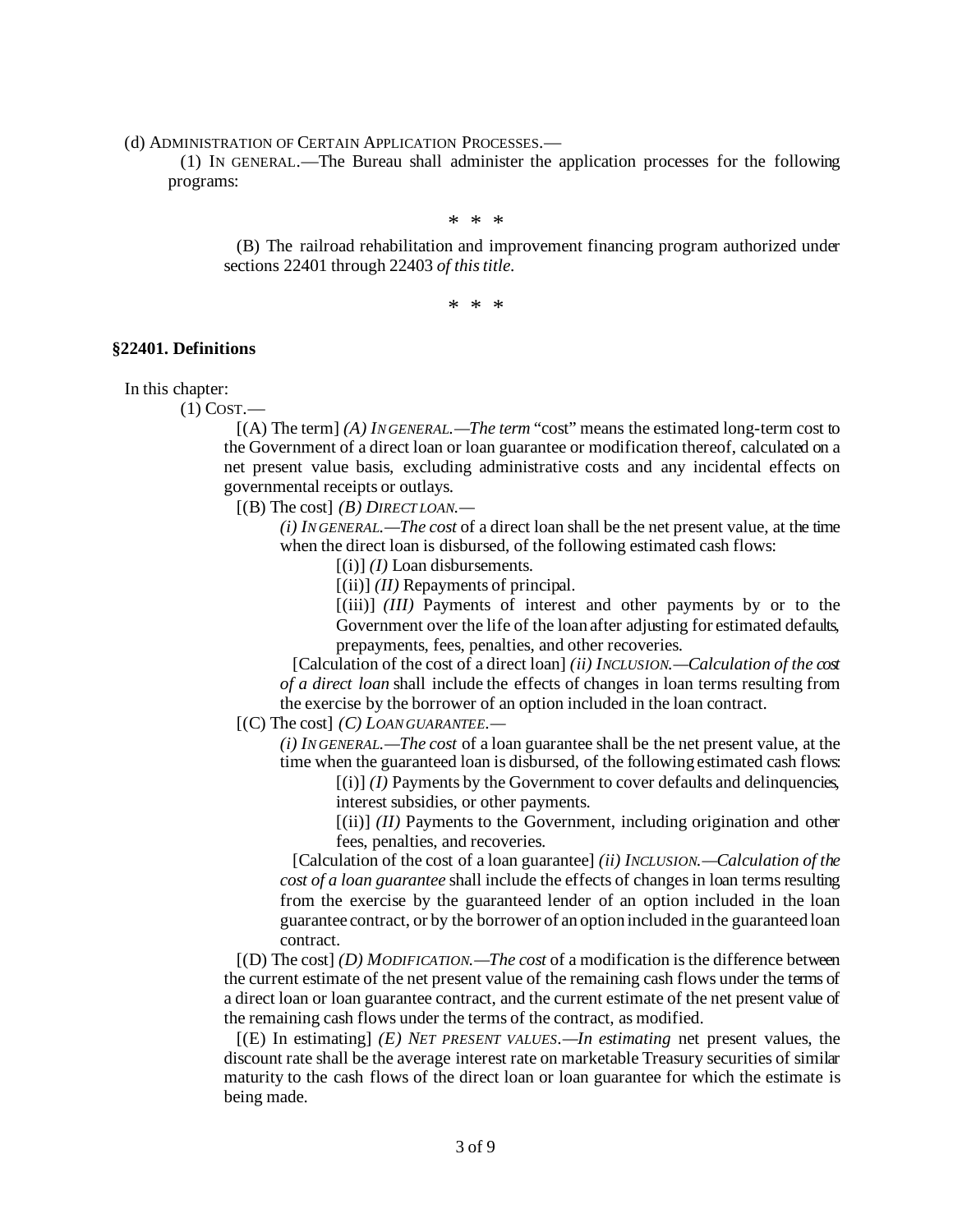[(F) When funds] *(F) BASIS OF ESTIMATED COST.—When funds* are obligated for a direct loan or loan guarantee, the estimated cost shall be based on the current assumptions, adjusted to incorporate the terms of the loan contract, for the fiscal year in which the funds are obligated.

(2) CURRENT.—The term "current" has the same meaning as in section  $250(c)(9)$  of the Balanced Budget and Emergency Deficit Control Act of 1985 *(2 U.S.C. 900(c)(9))*.

\* \* \*

(12) RAILROAD.—The term "railroad" includes—

 (A) any railroad or railroad carrier (as such terms are defined in section 20102 *of this title*); and

(B) any rail carrier (as defined in section 24102 *of this title*).

\* \* \*

#### **§22402. Direct loans and loan guarantees**

(a) GENERAL AUTHORITY.—The Secretary shall provide direct loans and loan guarantees to—

\* \* \*

(3) [government sponsored] *government-sponsored* authorities and corporations;

\* \* \*

 (c) PRIORITY PROJECTS.—In granting applications for direct loans or guaranteed loans under this section, the Secretary shall give priority to projects that—

 (1) enhance public safety, including projects for the installation of a positive train control system (as defined in section 20157(i) *of this title*);

\* \* \*

(f) INFRASTRUCTURE PARTNERS.—

 (1) AUTHORITY OF SECRETARY.—In lieu of or in combination with appropriations of budget authority to cover the costs of direct loans and loan guarantees as required under section 504(b)(1) of the Federal Credit Reform Act of 1990 *(2 U.S.C. 661c(b)(1))*, including the cost of a modification thereof, the Secretary may accept on behalf of an applicant for assistance under this section a commitment from a non-Federal source, including a State or local government or agency or public benefit corporation or public authority thereof, to fund in whole or in part credit risk premiums and modification costs with respect to the loan that is the subject of the application or modification. In no event shall the aggregate of appropriations of budget authority and credit risk premiums described in this paragraph with respect to a direct loan or loan guarantee be less than the cost of that direct loan or loan guarantee.

\* \* \*

 (5) COHORTS OF LOANS.—Subject to the availability of funds appropriated by Congress under section 22406(a)(2) *of this title*, for any direct loan issued before the date of enactment of the Fixing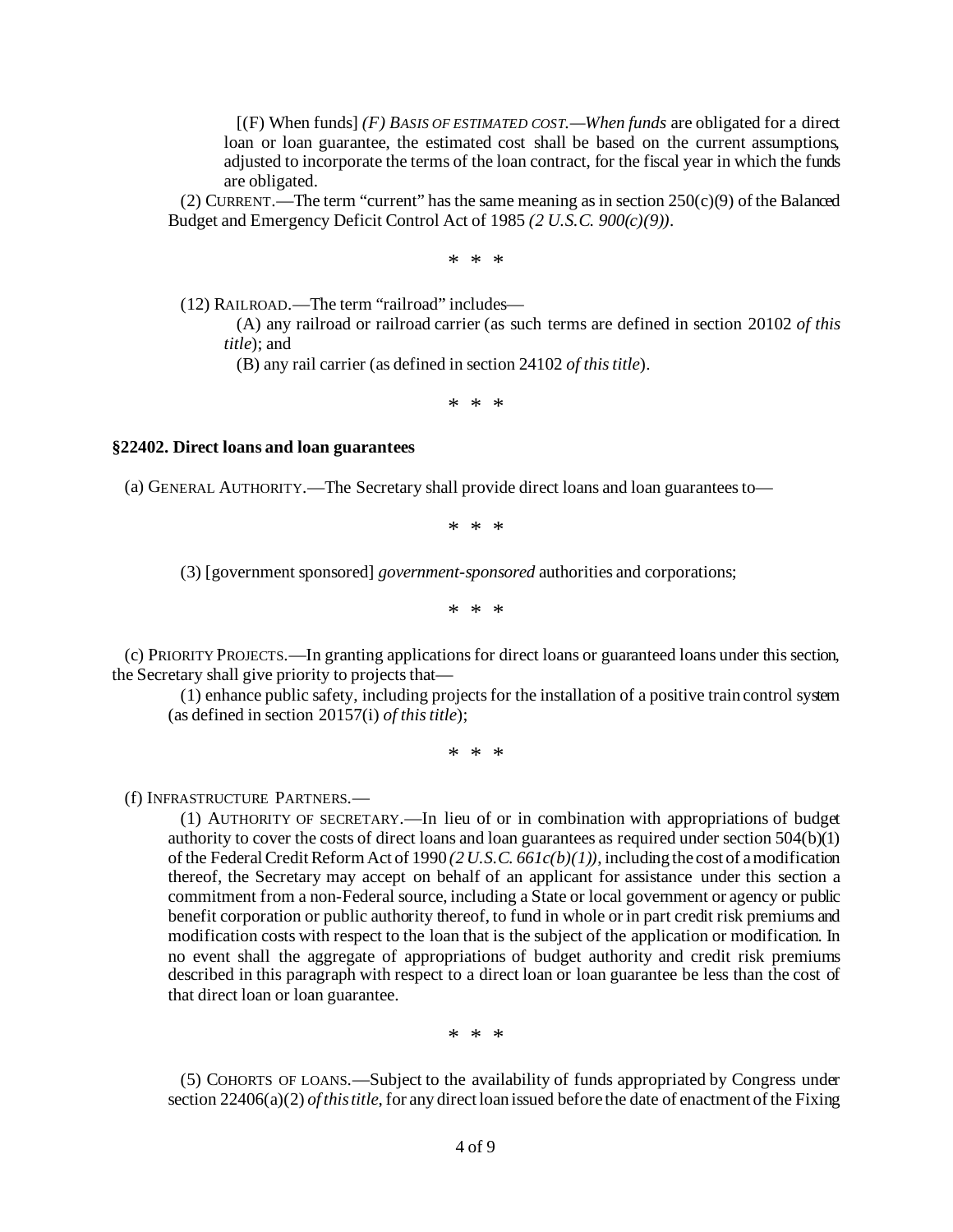America's Surface Transportation Act [(Public Law 114–94)] *(Public Law 114–94, 129 Stat. 1312)* pursuant to sections 501 through 504 of the Railroad Revitalization and Regulatory Reform Act of 1976 [(Public Law 94–210)] *(Public Law 94–210, 90 Stat. 31)*, the Secretary shall repay the credit risk premiums of such loan, with interest accrued thereon, not later than—

 (A) 60 days after the date of enactment of the Surface Transportation Investment Act of 2021 *(Public Law 117–58, div. B, 135 Stat. 652)*if the borrower has satisfied all obligations attached to such loan; or

\* \* \*

 (7) REPAYMENT OF CREDIT RISK PREMIUMS.—The Secretary shall return credit risk premiums paid, and interest accrued on such premiums, to the original source when all obligations of a loan or loan guarantee have been satisfied. This paragraph applies to any project that has been granted assistance under this section after the date of enactment of the Surface Transportation Investment Act of 2021 *(Public Law 117–58, div. B, 135 Stat. 652)*.

 (g) PREREQUISITES FOR ASSISTANCE.—The Secretary shall not make a direct loan or loan guarantee under this section unless the Secretary has made a finding in writing that—

 (1) repayment of the obligation is required to be made within a term that is not longer than the shorter of—

\* \* \*

 (C) for projects determined to have an estimated useful life that is longer than 35 years, the period that is equal to the sum of—

(i) 35 years; and

(ii) the product of—

 (I) the difference between the estimated useful life and 35 years; multiplied by

(II) 75 percent[.]*;*

\* \* \*

(h) CONDITIONS OF ASSISTANCE.—

\* \* \*

 (3) The Secretary shall require recipients of direct loans or loan guarantees under this section to comply with—

 (A) the standards of section 24312 *of this title*, as in effect on September 1, 2002, with respect to the project in the same manner that Amtrak is required to comply with such standards for construction work financed under an agreement made under section 24308(a) *of this title*; and

 (B) the protective arrangements established under section 22404 *of this title*, with respect to employees affected by actions taken in connection with the project to be financed by the loan or loan guarantee.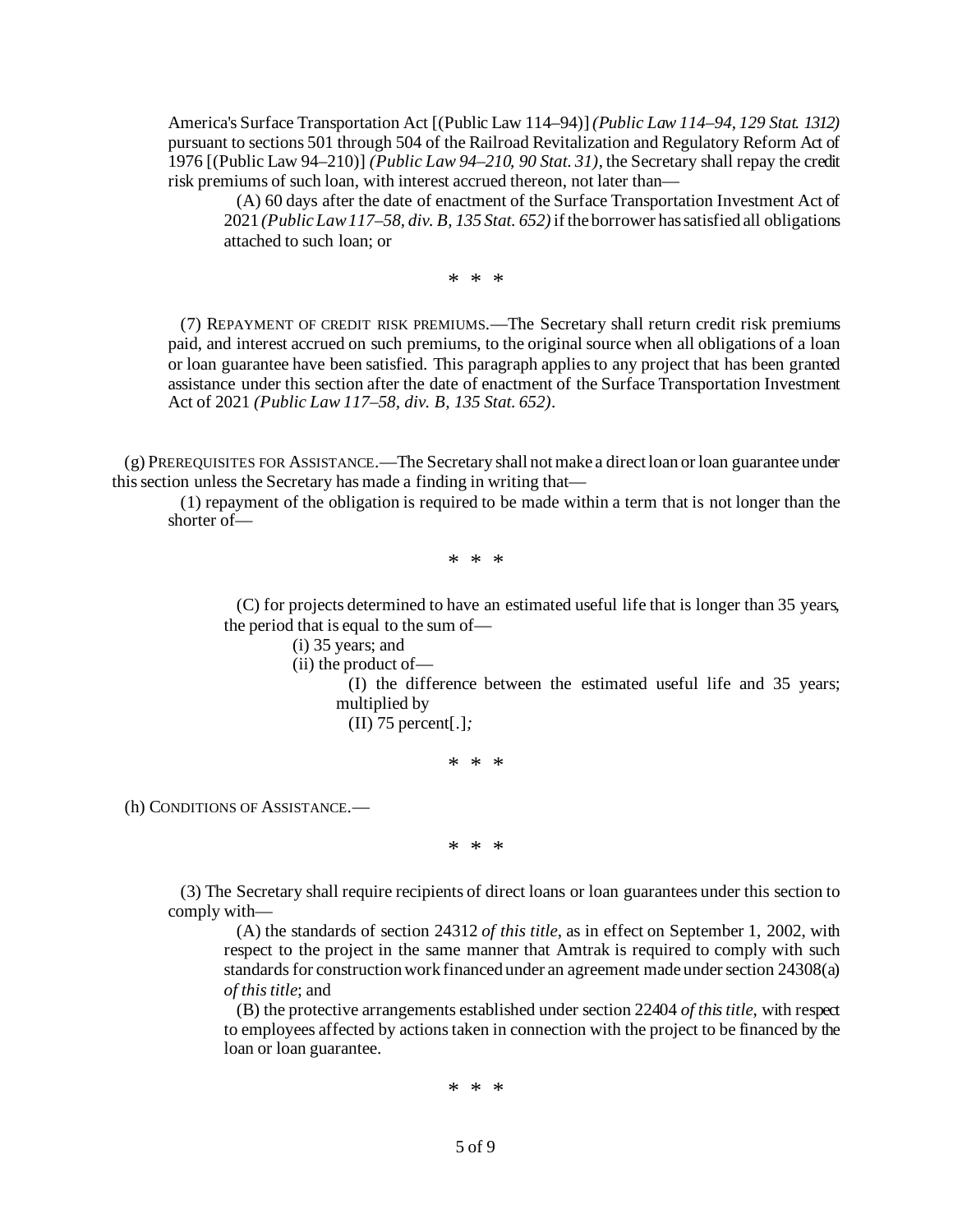(i) APPLICATION PROCESSING PROCEDURES.—

\* \* \*

(3) APPLICATION APPROVALS AND DISAPPROVALS.—

\* \* \*

 (B) [ACTIONS BY THE OFFICE OF MANAGEMENT AND BUDGET] *ACTIONS BY THE OFFICE OF MANAGEMENT AND BUDGET*.—In order to enable compliance with the time limit under subparagraph (A), the Office of Management and Budget shall take any action required with respect to the application within that 60-day period. (4) STREAMLINED APPLICATION REVIEW PROCESS.—

 (A) IN GENERAL.—Not later than 180 days after the date of enactment of the Surface Transportation Investment Act of 2021 *(Public Law 117–58, div. B, 135 Stat.*  $652$ , the Secretary shall implement procedures and measures to economize and make available [an streamlined] *a streamlined* application process or processes at the request of applicants seeking loans or loan guarantees.

\* \* \*

### (6) CREDITWORTHINESS REVIEW STATUS.—

 (A) IN GENERAL.—The Secretary shall maintain status information related to each application for a loan or loan guarantee, which shall be provided to the applicant upon request, including—

\* \* \*

 (iv) the type of activity to receive credit assistance, including whether the project is new construction, the rehabilitation of existing rail equipment or facilities, or the [refinancing an] *refinancing of an* existing loan or loan guarantee;

\* \* \*

 (ix) a description of any Federal permits required, including under the National Environmental Policy Act of 1969 (42 U.S.C. 4321 et seq.) and any waivers under section 5323(j) *of this title* (commonly known as the "Buy America Act");

\* \* \*

#### **§22403. Administration of direct loans and loan guarantees**

(a) APPLICATIONS.—

 (1) IN GENERAL.—The Secretary shall prescribe the form and contents required of applications for assistance under section 22402 *of this title*, to enable the Secretary to determine the eligibility of the applicant's proposal, and shall establish terms and conditions for direct loans and loan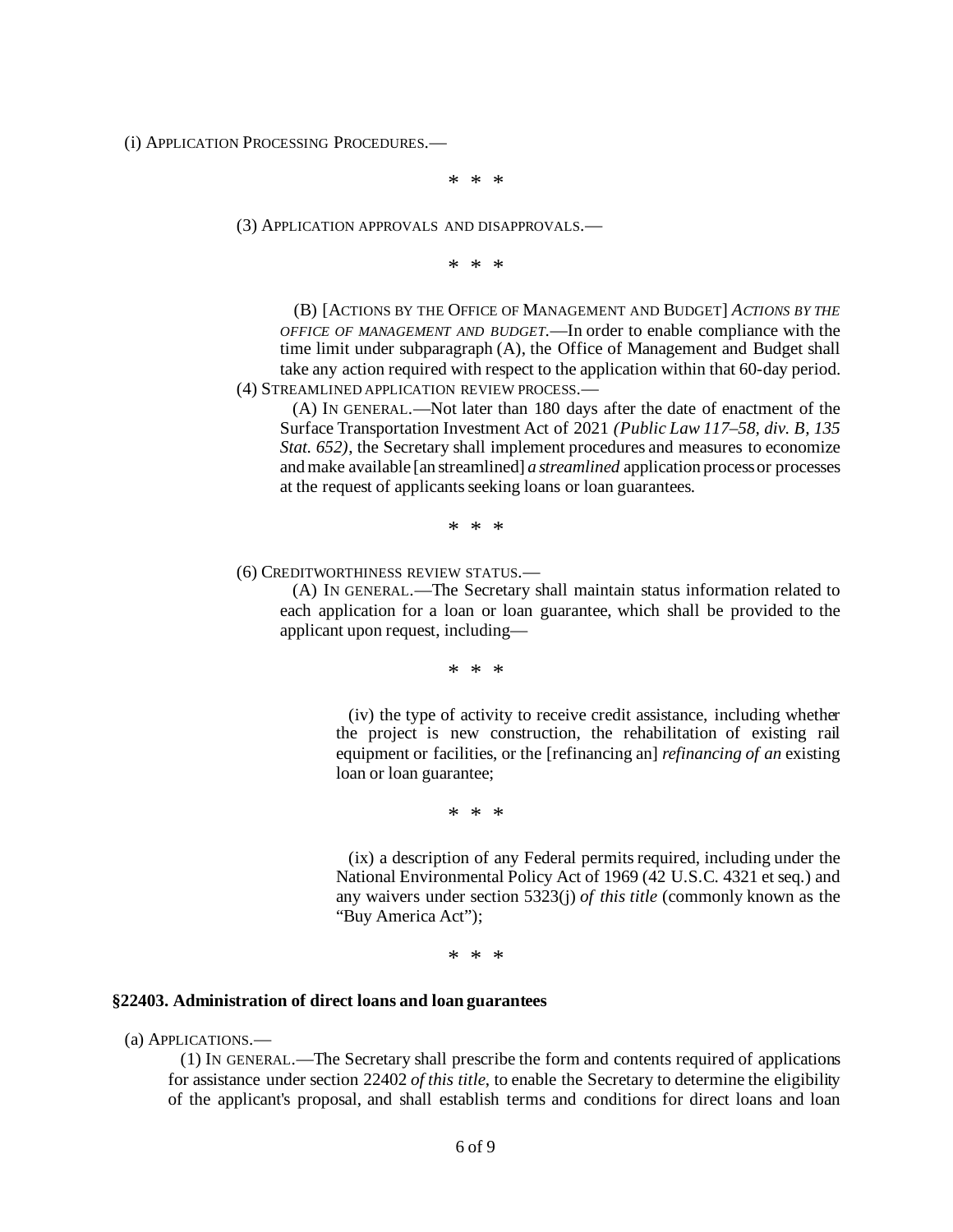guarantees made under that section, including a program guide, a standard term sheet, and specific timetables.

\* \* \*

 (b) FULL FAITH AND CREDIT.—All guarantees entered into by the Secretary under section 22402 *of this title* shall constitute general obligations of the United States of America backed by the full faith and credit of the United States of America.

 (c) ASSIGNMENT OF LOAN GUARANTEES.—The holder of a loan guarantee made under section 22402 *of this title* may assign the loan guarantee in whole or in part, subject to such requirements as the Secretary may prescribe.

 (d) MODIFICATIONS.—The Secretary may approve the modification of any term or condition of a direct loan, loan guarantee, direct loan obligation, or loan guarantee commitment, including the rate of interest, time of payment of interest or principal, or security requirements, if the Secretary finds in writing that—

\* \* \*

(3) the modification cost has been covered under section 22402(f) *of this title*.

\* \* \*

 (g) DEFAULT.—The Secretary shall prescribe regulations setting forth procedures in the event of default on a loan made or guaranteed under section 22402 *of this title*. The Secretary shall ensure that each loan guarantee made under that section contains terms and conditions that provide that—

 (1) if a payment of principal or interest under the loan is in default for more than 30 days, the Secretary shall pay to the holder of the obligation, or the holder's agent, the amount of unpaid guaranteed interest;

\* \* \*

(h) RIGHTS OF THE SECRETARY.—

 (1) SUBROGATION.—If the Secretary makes payment to a holder, or a holder's agent, under subsection (g) in connection with a loan guarantee made under section 22402 *of this title*, the Secretary shall be subrogated to all of the rights of the holder with respect to the obligor under the loan.

\* \* \*

 (i) ACTION AGAINST OBLIGOR.—The Secretary may bring a civil action in an appropriate Federal court in the name of the United States in the event of a default on a direct loan made under section 22402 *of this title*, or in the name of the United States or of the holder of the obligation in the event of a default on a loan guaranteed under section 22402 *of this title*. The holder of a guarantee shall make available to the Secretary all records and evidence necessary to prosecute the civil action. The Secretary may accept property in full or partial satisfaction of any sums owed as a result of a default. If the Secretary receives, through the sale or other disposition of such property, an amount greater than the aggregate of—

(1) the amount paid to the holder of a guarantee under subsection  $(g)$  [of this section]; and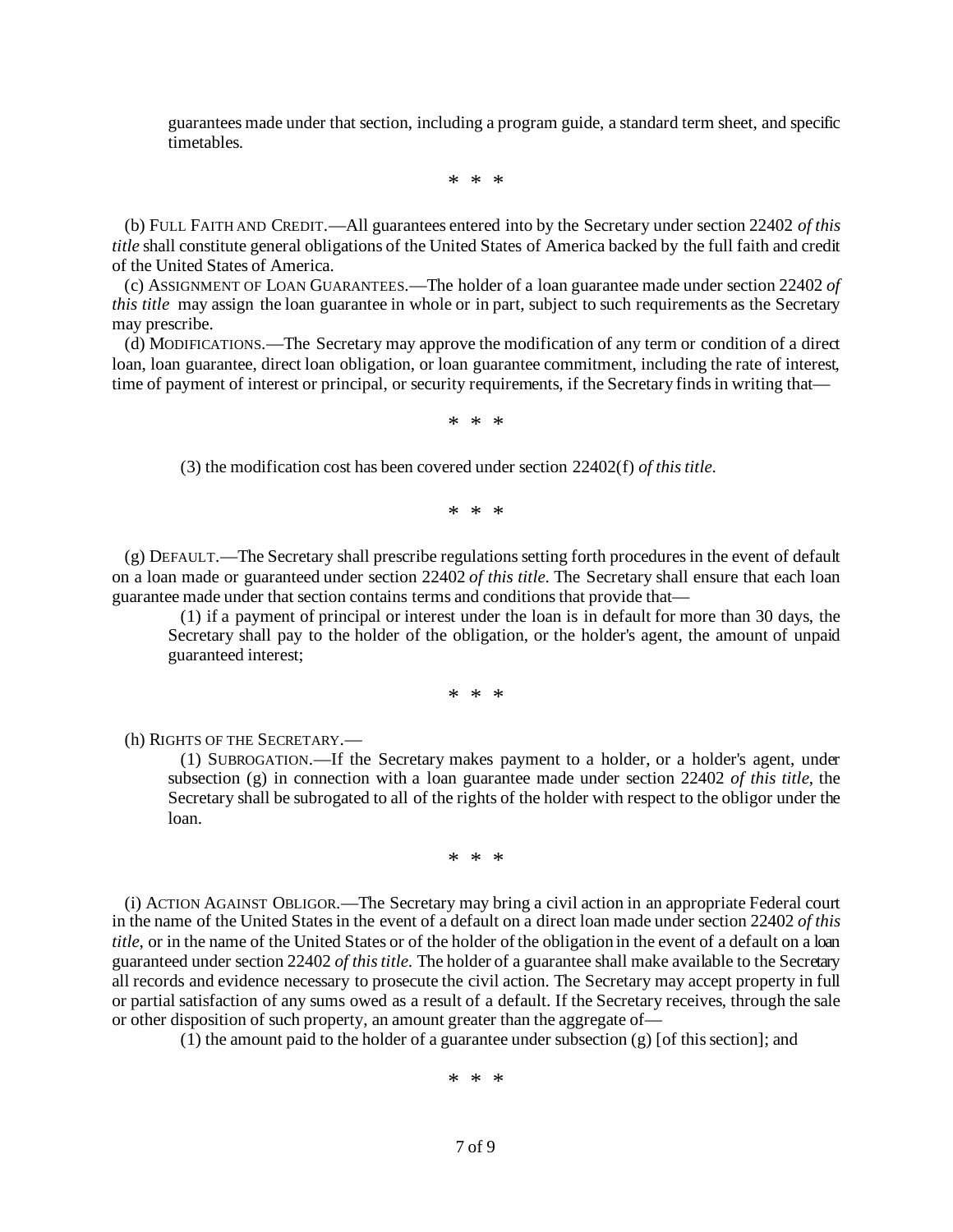(m) FEES AND CHARGES.—Except as provided in this chapter, the Secretary may not assess any fees, including user fees, or charges in connection with a direct loan or loan guarantee provided under section 22402 *of this title*.

\* \* \*

#### **§22405. Substantive criteria and standards**

The Secretary shall—

 (1) publish in the Federal Register and post on a website of the Department of Transportation the substantive criteria and standards used by the Secretary to determine whether to approve or disapprove applications submitted under section 22402 *of this title*; and

\* \* \*

### **§22406. Authorization of appropriations**[**.**]

(a) AUTHORIZATION.—

\* \* \*

 (2) REFUND OF PREMIUM.—There is authorized to be appropriated to the Secretary \$70,000,000 to repay the credit risk premium in accordance with section 22402(f)(5) *of this title*.

$$
\ast\,\, *\,\, *
$$

(b) USE OF FUNDS.—

\* \* \*

 (2) ADMINISTRATIVE COSTS.—Not less than 3 percent of the amounts appropriated pursuant to subsection (a) in each fiscal year shall be made available to the Secretary for use in place of charges collected under section 22403(l)(1) *of this title* for passenger railroads and freight railroads other than Class I carriers.

\* \* \*

#### **§22905. Grant conditions**

\* \* \*

 (c) GRANT CONDITIONS.—The Secretary shall require as a condition of making any grant under this chapter for a project that uses rights-of-way owned by a railroad that—

\* \* \*

(2) the applicant agrees to comply with—